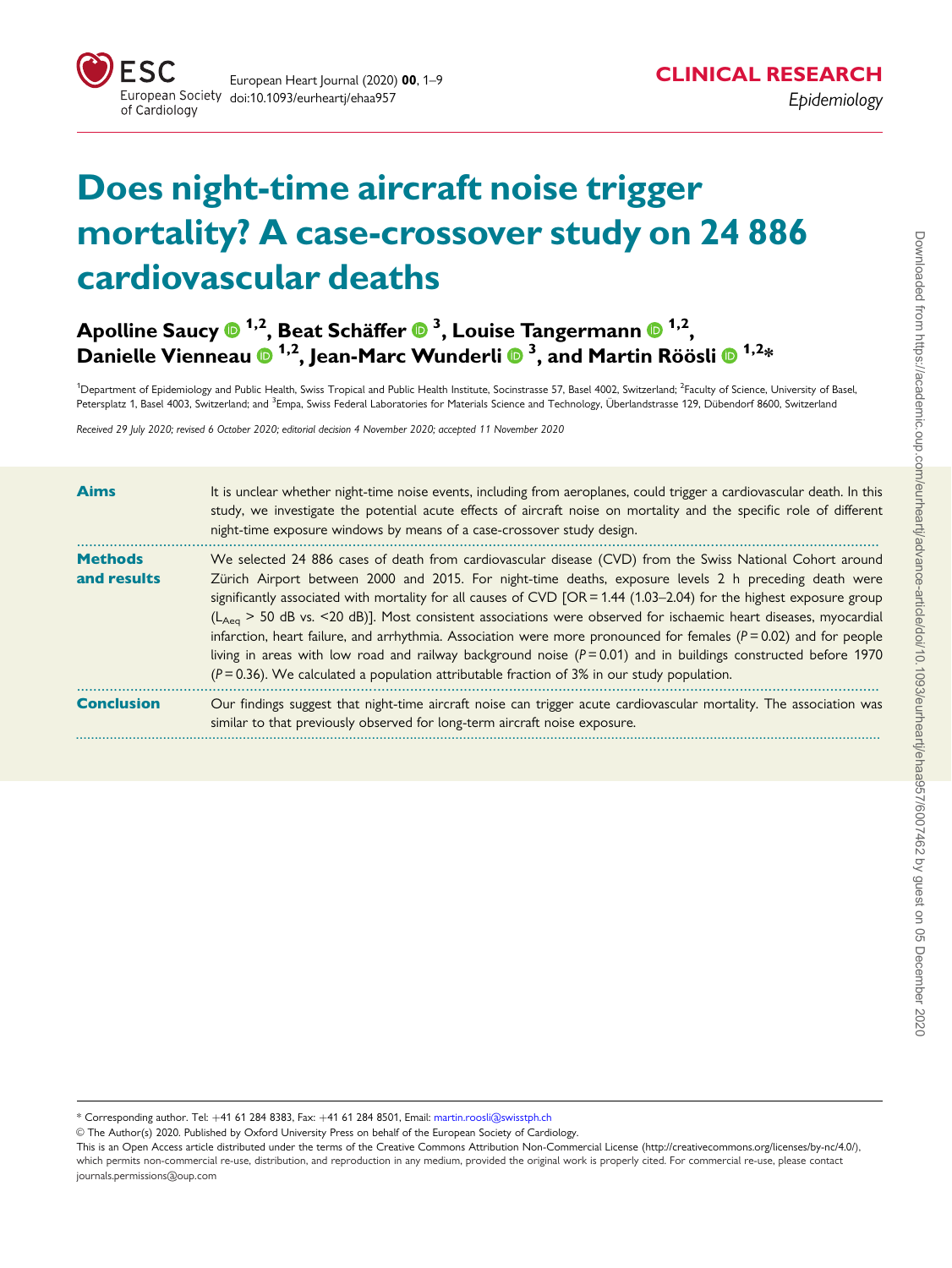#### Graphical Abstract



. . . . . . . . . . . . . . . . . . . . . . . . . . . . . . . . . . . . . . . . . . . . . . . . . . . .

Keywords Aircraft noise • Cardiovascular mortality • Case-crossover • Acute effects

### Introduction

It is estimated that environmental noise exposure contributes to 48 000 new cases of ischaemic heart diseases (IHD) or 156 000 DALYs in Europe each year.<sup>1,2</sup> A meta-analysis performed for the new WHO noise guidelines considered all studies published until 2015 and reported that the risk for IHD increases by 8% per 10 dB increase in long-term road traffic noise. $3$  However, evidence for an association between aircraft noise and incidence of IHD and hypertension were rated of very low and low quality, respectively, due to the lack of longitudinal studies. $2^{2,3}$  Since then several studies—including longitudinal—and meta-analyses investigated the cardiovascular health effects of aircraft noise, 4,5 providing the evidence of associations with  $IHD$ <sup>6</sup> including the incidence of hypertension ( $OR = 2.26$  per 10 dB increase in  $L<sub>night</sub>$ aircraft noise), $^7$  myocardial infarction, $^{8,9}$  heart failure, $^9$  (ischaemic) stroke,<sup>5,6,8</sup> and arrhythmias.<sup>7</sup> It has also been suggested that

night-time noise exposure is particularly relevant for cardiovascular health, through sleep disruption and initiation of physiological stress reaction.<sup>10–12</sup>

While most epidemiological studies addressed cardiovascular effects of long-term exposure to transportation noise, there is a need to better understand whether noise exposure also acts as a trigger for cardiovascular events and how the timing of noise exposure modulates this response.<sup>1,13</sup> Experimental studies have shown acute responses to environmental noise on different physiological responses, such as endothelial dysfunction,<sup>14</sup> hypertension,  $15,16$  and sleep quality.  $17,18$ 

In the present study, we aim to investigate if and how night-time aircraft noise can trigger mortality for cardiovascular diseases (CVDs). We used mortality data from the Swiss National Cohort (SNC) over 15 years using a case-crossover design. We conducted separate analysis for night-time and daytime deaths and also tested three different noise exposure metrics to capture the characteristics and evolution of noise over time for various exposure windows.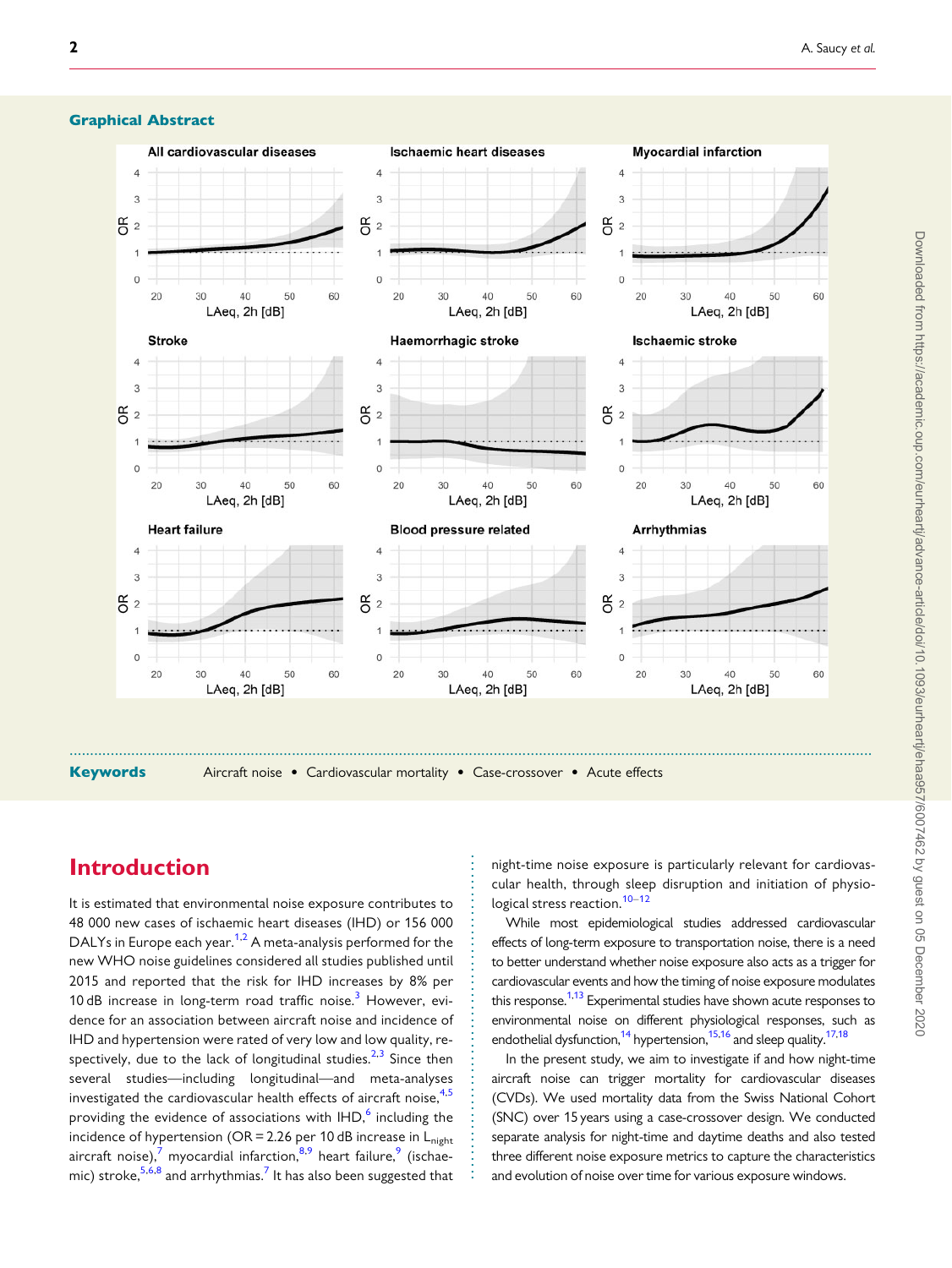### **Methods**

#### Study design

We used a time-stratified case-crossover study design, in which each case of death was matched with up to four control days, chosen within the same month and same day of the week.<sup>19</sup> The case-crossover design adjusts for any individual confounders that do not vary over a short period of time, such as age, smoking, or socio-economic status. This approach is particularly well suited to investigate acute risk effects with minimal bias $^{20}$  and has been largely applied to air pollution studies over the past two decades.<sup>21</sup>

With a focus on night-time noise exposure, we separately considered deaths occurring during the day (07:00–23:00), and deaths occurring during the night (23:00–07:00). For the night-time deaths, we considered a 2 h exposure window preceding death, as described for other triggers of acute cardiovascular mortality, such as air pollution and coffee intake. $^{22}$ For daytime deaths, we investigated the effect of five different exposure windows defined a priori within the night preceding the day of event: overall night preceding the day of death (23:00–07:00); late evening (19:00–23:00); reduced air traffic reserved for delayed flights (23:00– 23:30); core night (23:30–06:00); and early morning (06:00–07:00).

#### Study population

The SNC is a long-term cohort based on the linkage of national census and mortality records for the whole Swiss population. $^{23}$  It contains personal information as well as household, building, and mortality data, including hour and cause of death. $^{24}$  Based on a power analysis, we included mortality data from 4 December 2000 to 31 December 2015. We restricted the study population to adults over 30-year old with cardiovascular primary cause of death living near Zürich Airport (ZRH), using the envelope of the Zurich Aircraft Noise Index (ZFI) calculation perimeters from 2000 to 2016 for highly annoyed and highly sleep disturbed persons (Supplementary material online, Figures S1 and S2). $^{25}$  We considered the following primary causes of death (International Classification of Diseases ICD-10): all CVD (ICD-10: I00–I99), IHD (ICD-10: I20–I25), myocardial infarction (ICD-10: I21–I22), stroke (ICD-10: I60–I64), haemorrhagic stroke (ICD-10: I60–I62), ischaemic stroke (ICD-10: I63), heart failure (ICD-10: I50), blood pressure related death (ICD-10: I10–I15), and arrhythmias (ICD-10: I44–I49).

#### Aircraft noise exposure

Individual exposure to aircraft noise was estimated at home locations for the relevant time windows on the selected case and control nights and exposure time windows as previously described elsewhere.<sup>26</sup> In short, we used a list of all aircraft movements at ZRH between 2000 and 2015 and linked them with pre-existing outdoor aircraft noise exposure calculations at 250 m  $\times$  250 m resolution, specific for aircraft type, air route, time, and year. $27$  From these data, we calculated three noise exposure metrics: (i) average A-weighted equivalent continuous sound pressure level  $(L_{Aeq})$ , (ii) maximum sound pressure level  $(L_{Amax})$ , and (iii) number of events above threshold 55 dB ( $NAT<sub>55</sub>$ ) for the pre-defined time windows defined above. In addition, we extracted long-term night-time exposure to railway and road traffic noise  $(L_{night})$  at home locations for the year of death as calculated by Karipidis et al.<sup>28</sup> within the interdisciplinary SiRENE project.

#### Air pollution and meteorological exposure

We estimated nitrogen dioxide  $(NO<sub>2</sub>)$ , maximum temperature and precipitation data at home locations for all cases and control event dates (2 days averages). We used modelled daily  $\rm{NO_2}$  at 100 m  $\times$  100 m spatial resolution, available from 2005 onwards for Switzerland.<sup>29</sup> For the earlier years, we calculated individual  $NO<sub>2</sub>$  levels using routinely collected data

from the nearest 'Immisionsdatenbank Luft (IDB)' (IDB Luft, Bern, Switzerland) combined with the annual mean observed in 2005. Modelled daily maximum temperature and precipitation were available at a 2 km  $\times$  2 km resolution for the whole of Switzerland for all 15 years of the study. $30$ 

#### Statistical analyses

. . . . . . . . . . . . . . . . . . . . . . . . . . . . . . . . . . . . . . . . . . . . . . . . . . . . . . . . . . . . . . . . . . . . . . . . . . . . . . . . .

The association between average aircraft noise and cardiovascular mortality was estimated using conditional logistic regression.<sup>19,31</sup> We used all primary cardiovascular causes of death as the primary outcome and created separate models for night-time (2 h exposure) and daytime deaths (overall night and four separate night-time exposure windows). We used the  $L_{Aea}$  as primary exposure—modelled as a penalized spline with four degrees of freedom to reflect the shape of the association between acute aircraft noise exposure and mortality—and adjusted for  $NO<sub>2</sub>$ , maximum temperature, precipitation, and public holiday. We also computed separate models for the 2-h night-time noise exposure prior to death for three noise metrics ( $L_{Aea}$ ,  $L_{Amax}$ , and  $NAT_{55}$ ) using categorical exposure variables to compute ORs for the noise exposure groups (10 dB exposure groups with reference at 20 and 40 dB for  $L_{Aeq}$  and  $L_{Amax}$ , respectively, and NAT55 0; 1–2; 2–5; 6–15; >15 events) and calculated 'P for trend' values, as an indication for exposure-response relationships. $32$  We investigated possible modification in the association between night-time 2h-L<sub>Aeq</sub> and mortality for individual characteristics and subgroups of the population. We reported the change in odds ratio (OR) per 10 dB increase  $2h-L_{Aea}$  with 95% confidence intervals. Finally, we calculated the population attributable fraction (PAF) for cardiovascular mortality based on the risks calculated in the  $2h-L_{Aeq}$  categorical models<sup>33</sup> (Supplementary material online, Equation S1).

| Table I<br><b>Study population characteristics</b> |                                 |                               |  |  |  |  |
|----------------------------------------------------|---------------------------------|-------------------------------|--|--|--|--|
| Population<br>characteristics                      | <b>Females</b><br>$(N = 13269)$ | <b>Males</b><br>$(N = 11617)$ |  |  |  |  |
| Time of death, n (%)                               |                                 |                               |  |  |  |  |
| Daytime                                            | 9108 (70)                       | 8137 (70)                     |  |  |  |  |
| Night-time                                         | 4161 (30)                       | 3480 (30)                     |  |  |  |  |
| Age, mean (standard deviation) 84 (9)              |                                 | 78 (12)                       |  |  |  |  |
| Education level, n (%)                             |                                 |                               |  |  |  |  |
| Compulsory or less                                 | 6660 (50)                       | 2170 (18)                     |  |  |  |  |
| Upper secondary                                    | 5756 (43)                       | 6597 (57)                     |  |  |  |  |
| Tertiary                                           | 521(4)                          | 2629 (23)                     |  |  |  |  |
| Civil status, n (%)                                |                                 |                               |  |  |  |  |
| Single                                             | 1154 (9)                        | 923(8)                        |  |  |  |  |
| Married                                            | 2421 (18)                       | 6865 (59)                     |  |  |  |  |
| Divorced                                           | 1197 (9)                        | 1022(9)                       |  |  |  |  |
| Widowed                                            | 8497 (64)                       | 2807 (24)                     |  |  |  |  |
| Cause of death, n (%)                              |                                 |                               |  |  |  |  |
| Ischaemic heart diseases                           | 4880 (37)                       | 5641 (48)                     |  |  |  |  |
| Myocardial infarction                              | 1342 (10)                       | 1906 (16)                     |  |  |  |  |
| Stroke                                             | 2238 (17)                       | 1512 (13)                     |  |  |  |  |
| Haemorrhagic stroke                                | 469(4)                          | 361(3)                        |  |  |  |  |
| Ischaemic stroke                                   | 350(3)                          | 277(2)                        |  |  |  |  |
| Heart failure                                      | 1129 (8)                        | 624(5)                        |  |  |  |  |
| Blood pressure                                     | 1745 (13)                       | 983 (8)                       |  |  |  |  |
| Arrythmia                                          | 727 (5)                         | 665(6)                        |  |  |  |  |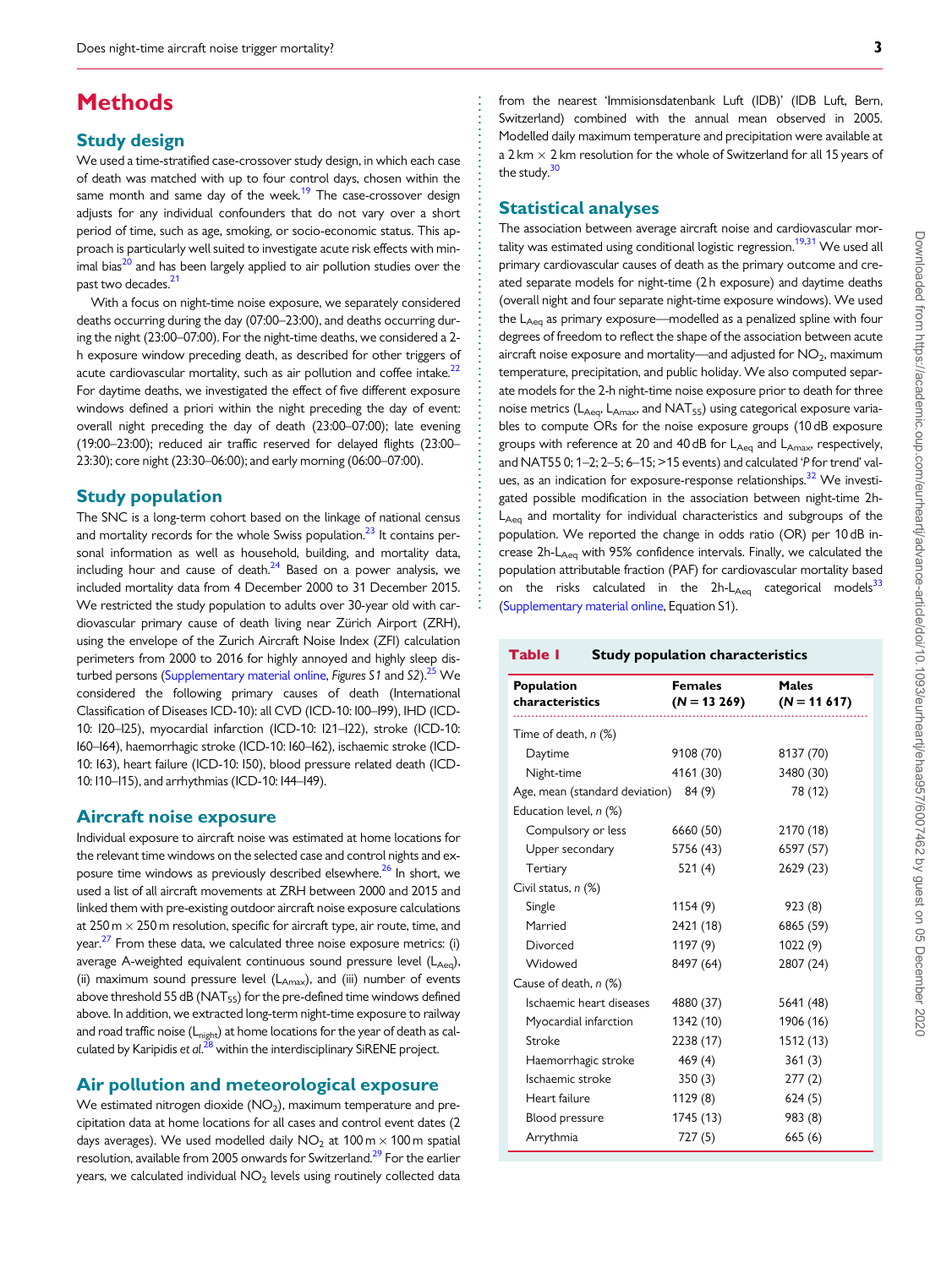## **Results**

We identified 24 886 adult deaths from cardiovascular cause between 2000 and 2015 within our study area in the vicinity of ZRH, of which 7641 occurred during the night and 17 245 during the day (Table 1). The mean  $L_{Aeq}$  ranged from 17.6 to 45.2 dB for the different exposure time windows. On average, all three noise metrics were highest in the evening time window (19:00–23:00) and lowest in the core night (23:30–06:00).  $L_{\text{Amax}}$  was highly correlated with  $L_{\text{Aea}}$  (Pearson correlation coefficient =  $0.91$ ,  $P < 0.001$ ). A more detailed description of the aircraft noise exposure metrics can be found elsewhere.<sup>26</sup>

We found an association between 2 h aircraft noise exposure preceding the time of a cardiovascular death during the night (Figure 1). Indication of an association was specifically observed for IHD, myocardial infarction, heart failure, and arrhythmias. The odds of nighttime cardiovascular mortality (all causes) was significantly increased for 2h-L<sub>Aeq</sub> values above 40 dB with P for trend = 0.01 (Table 2). Linear exposure-response relationship was also significant for heart failure ( $P$  for trend = 0.05) and suggestive for IHD, without reaching significance ( $P = 0.18$ ). We observed similar trends for 2h-L<sub>Amax</sub>

exposure as for  $2h-L<sub>Aec</sub>$ . For  $2h-NAT$ , we observed a significant increase in odds of mortality for heart failure for exposure values above five events within the 2h window preceding death (Supplementary material online, Table S1). The odds of mortality were significantly stronger among females than males, especially for arrhythmias (Figure 2). Due to the limited number of observations for some diagnoses (e.g. haemorrhagic and ischaemic strokes), power was insufficient to make any statement about the form shape of the exposure-responsecurve. Precision was generally lower for the highest exposure groups with fewer observations. Sensitivity analysis with additional adjustment for fine particles did not affect the results (Supplementary material online, Figure S3).

Based on our findings presented in Table 2, and assuming a causal relationship, we estimated that 782 out of 24 886 deaths in our study population could be attributed to aircraft noise thus representing a PAF of 3%.

We found that the association between aircraft noise and nighttime cardiovascular deaths was significantly stronger for people living in quiet areas as compared to areas with higher night-time levels of road and railway noise and for people living in older buildings, most



. . . . . . . . . . . . . . . . . . . . . . . . . . . . . . . . . . . . . . . . . . . . . . . . . . . . . . . . . . . .

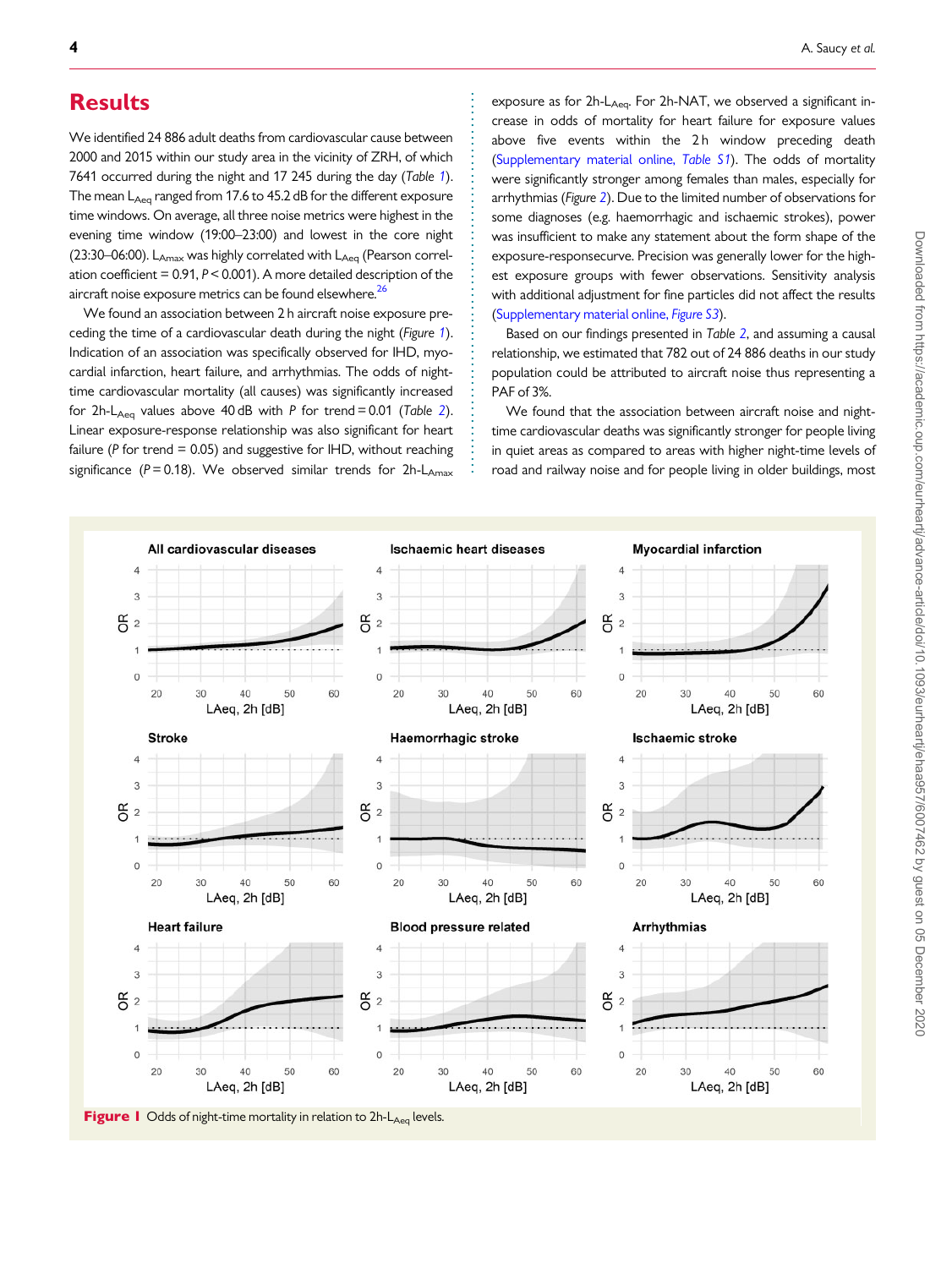Table 2 Associations between night-time mortality from cardiovascular cause and noise exposure groups 2 h preceding death (2h-LAeq)

| <b>Exposure groups</b> | All cardiovascular diseases |           | Ischaemic heart diseases |      | <b>Myocardial infarction</b> |                 |     | Heart failure        |                 |     |      |                  |
|------------------------|-----------------------------|-----------|--------------------------|------|------------------------------|-----------------|-----|----------------------|-----------------|-----|------|------------------|
|                        | n                           | <b>OR</b> | 95% CI                   | n    | OR                           | 95% CI          | n   | OR                   | 95% CI          | n   | OR   | 95% CI           |
| $<$ 20 dB              | 4245                        |           |                          | 1797 |                              |                 | 527 |                      |                 | 229 |      |                  |
| $20 - 30$ dB           | 824                         | 1.08      | $(0.92 - 1.26)$          | 360  | 1.15                         | $(0.90 - 1.47)$ | 101 | 1.11                 | $(0.67 - 1.79)$ | 69  | 1.11 | $(0.63 - 1.99)$  |
| $30-40$ dB             | 1169                        | 1.23      | $(1.00 - 1.51)$          | 513  | 1.1                          | $(0.80 - 1.51)$ | 156 | 0.86                 | $(0.45 - 1.64)$ | 108 | 2.08 | $(1.01 - 4.29)$  |
| 40-50 dB               | 1157                        | 1.33      | $(1.05 - 1.67)$          | 479  | 1.13                         | $(0.78 - 1.64)$ | 152 | 0.93                 | $(0.46 - 1.88)$ | 74  | 2.07 | $(0.93 - 4.61)$  |
| $>50$ dB               | 246                         | 1.44      | $(1.03 - 2.04)$          | 117  | 1.64                         | $(0.96 - 2.79)$ | 35  | 1.62                 | $(0.62 - 4.25)$ | 16  | 3.09 | $(0.94 - 10.23)$ |
| Trend                  | P for trend $= 0.01$        |           | P for trend $= 0.18$     |      | P for trend $= 0.57$         |                 |     | P for trend $= 0.05$ |                 |     |      |                  |

Statistically significant results at level alpha = 5% are marked in bold, adjusted for  $NO_2$ , temperature, precipitation, and holiday.



Figure 2 Odds of night-time mortality in relation to  $2h-L_{Aed}$  levels, stratified by gender (reference = 20 dB).

likely with less efficient sound insulation (Table  $3$ ). We observed a stronger association for females [OR = 1.13 (1.04–1.23)] than for males [OR = 0.98 (0.89–1.07)] and found a lower risk of mortality for Swiss as compared to men from the rest of Europe. The association between 2h-L<sub>Aeq</sub> and mortality tended to be stronger with decreasing education level and socio-economic status, as well as older age. Finally, the association between  $2h-L_{Aeq}$  and mortality was modified by civil status although not significant ( $P = 0.39$ ), with the highest odds of mortality observed for divorced people, while being married showed the lowest risk of mortality for males, and was equally high as divorced for females. Graphical representations of these effect modifications are available in Supplementary material online, Figure S4.

For daytime deaths, no consistent risk increase was observed (Figure 3), although for arrhythmias, the morning exposure window (06:00–07:00) could be critical (Supplementary material online, Figure S5).

### **Discussion**

. . . . . . . . . . . . . . . . . . . . . . . . . . . . . . . . . . .

This study suggests that aircraft noise events during night may trigger a cardiovascular death within 2 h. The PAF estimate of 3% is comparable to other triggers of cardiovascular mortality, such as anger, positive emotions, sexual activity, and heavy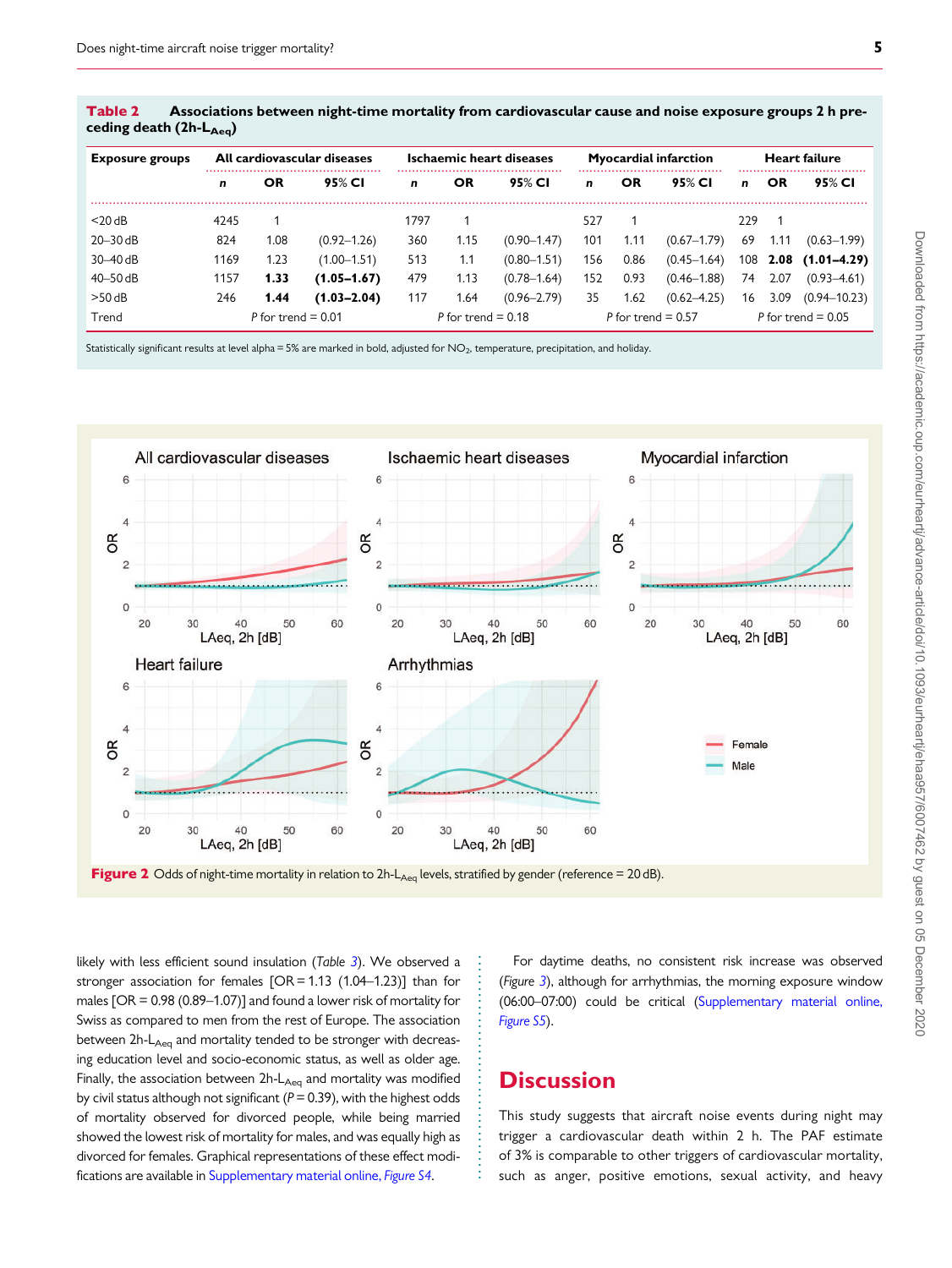| <b>OR (95%CI)</b><br><b>OR (95%CI)</b><br>P-int<br>OR (95%CI)<br>P-int<br>Cases<br>Cases<br>Cases<br>Background noise<br>0.01<br>0.19<br>2683<br>1497<br>1186<br>$1.08(1.02 - 1.15)$<br>$1.15(1.06 - 1.25)$<br>$1.00(0.91 - 1.09)$<br>Low (Tertile 1)<br>2516<br>Middle (Tertile 2)<br>$1.06(1.00 - 1.13)$<br>1337<br>$1.14(1.04 - 1.24)$<br>1179<br>$0.98(0.90 - 1.08)$<br>High (Tertile 3)<br>2442<br>$1.04(0.98 - 1.11)$<br>1327<br>$1.11(1.03 - 1.22)$<br>$0.96(0.87 - 1.05)$<br>1115<br>0.93<br><b>Building period</b><br>0.36<br>Before 1970<br>4607<br>2481<br>$1.14(1.03 - 1.26)$<br>2126<br>$1.09(1.01 - 1.18)$<br>$1.05(0.94 - 1.17)$<br>1970-90<br>2243<br>$1.04(0.92 - 1.16)$<br>1266<br>$1.16(1.00-1.45)$<br>977<br>$0.87(0.73 - 1.05)$<br>After 1990<br>656<br>$0.89(0.71 - 1.12)$<br>329<br>$1.03(0.74 - 1.43)$<br>$0.79(0.57 - 1.09)$<br>327<br>Nationality<br>0.07<br>0.93<br>Swiss<br>6727<br>$1.06(0.99 - 1.12)$<br>3759<br>$1.14(1.05 - 1.24)$<br>2968<br>$0.96(0.87 - 1.06)$<br>Rest of Europe<br>415<br>254<br>$1.37(1.06 - 1.78)$<br>161<br>$1.11(0.76 - 1.62)$ | <b>Males</b>      |  |  |  |
|----------------------------------------------------------------------------------------------------------------------------------------------------------------------------------------------------------------------------------------------------------------------------------------------------------------------------------------------------------------------------------------------------------------------------------------------------------------------------------------------------------------------------------------------------------------------------------------------------------------------------------------------------------------------------------------------------------------------------------------------------------------------------------------------------------------------------------------------------------------------------------------------------------------------------------------------------------------------------------------------------------------------------------------------------------------------------------------|-------------------|--|--|--|
|                                                                                                                                                                                                                                                                                                                                                                                                                                                                                                                                                                                                                                                                                                                                                                                                                                                                                                                                                                                                                                                                                        | P-int             |  |  |  |
|                                                                                                                                                                                                                                                                                                                                                                                                                                                                                                                                                                                                                                                                                                                                                                                                                                                                                                                                                                                                                                                                                        | 0.07              |  |  |  |
|                                                                                                                                                                                                                                                                                                                                                                                                                                                                                                                                                                                                                                                                                                                                                                                                                                                                                                                                                                                                                                                                                        |                   |  |  |  |
|                                                                                                                                                                                                                                                                                                                                                                                                                                                                                                                                                                                                                                                                                                                                                                                                                                                                                                                                                                                                                                                                                        |                   |  |  |  |
|                                                                                                                                                                                                                                                                                                                                                                                                                                                                                                                                                                                                                                                                                                                                                                                                                                                                                                                                                                                                                                                                                        |                   |  |  |  |
|                                                                                                                                                                                                                                                                                                                                                                                                                                                                                                                                                                                                                                                                                                                                                                                                                                                                                                                                                                                                                                                                                        | 0.18              |  |  |  |
|                                                                                                                                                                                                                                                                                                                                                                                                                                                                                                                                                                                                                                                                                                                                                                                                                                                                                                                                                                                                                                                                                        |                   |  |  |  |
|                                                                                                                                                                                                                                                                                                                                                                                                                                                                                                                                                                                                                                                                                                                                                                                                                                                                                                                                                                                                                                                                                        |                   |  |  |  |
|                                                                                                                                                                                                                                                                                                                                                                                                                                                                                                                                                                                                                                                                                                                                                                                                                                                                                                                                                                                                                                                                                        |                   |  |  |  |
|                                                                                                                                                                                                                                                                                                                                                                                                                                                                                                                                                                                                                                                                                                                                                                                                                                                                                                                                                                                                                                                                                        | 0.01              |  |  |  |
|                                                                                                                                                                                                                                                                                                                                                                                                                                                                                                                                                                                                                                                                                                                                                                                                                                                                                                                                                                                                                                                                                        |                   |  |  |  |
|                                                                                                                                                                                                                                                                                                                                                                                                                                                                                                                                                                                                                                                                                                                                                                                                                                                                                                                                                                                                                                                                                        | $1.66(1.14-2.41)$ |  |  |  |
| 499<br>258<br>Other or unknown<br>$0.90(0.70 - 1.16)$<br>241<br>$1.07(0.77 - 1.50)$<br>$0.74(0.51 - 1.08)$                                                                                                                                                                                                                                                                                                                                                                                                                                                                                                                                                                                                                                                                                                                                                                                                                                                                                                                                                                             |                   |  |  |  |
| 0.36<br>0.77<br>Education                                                                                                                                                                                                                                                                                                                                                                                                                                                                                                                                                                                                                                                                                                                                                                                                                                                                                                                                                                                                                                                              | 0.27              |  |  |  |
| Compulsory or less<br>2756<br>2085<br>$1.16(1.04 - 1.29)$<br>671<br>$0.94(0.78 - 1.13)$<br>$1.09(0.99 - 1.20)$                                                                                                                                                                                                                                                                                                                                                                                                                                                                                                                                                                                                                                                                                                                                                                                                                                                                                                                                                                         |                   |  |  |  |
| 3756<br>Upper secondary<br>1814<br>$1.09(0.96 - 1.24)$<br>1942<br>$1.07(0.98 - 1.17)$<br>$1.05(0.93 - 1.19)$                                                                                                                                                                                                                                                                                                                                                                                                                                                                                                                                                                                                                                                                                                                                                                                                                                                                                                                                                                           |                   |  |  |  |
| 949<br>$0.91(0.75 - 1.10)$<br>153<br>$1.43(0.81 - 2.52)$<br>796<br>$0.85(0.69 - 1.05)$<br>Tertiary                                                                                                                                                                                                                                                                                                                                                                                                                                                                                                                                                                                                                                                                                                                                                                                                                                                                                                                                                                                     |                   |  |  |  |
| $SSEP^b$<br>0.81<br>0.76                                                                                                                                                                                                                                                                                                                                                                                                                                                                                                                                                                                                                                                                                                                                                                                                                                                                                                                                                                                                                                                               | 0.72              |  |  |  |
| 802<br>354<br>Quintile 1 (lowest)<br>$1.10(0.93 - 131)$<br>448<br>$1.24(1.01 - 1.52)$<br>$0.86(0.63 - 1.16)$                                                                                                                                                                                                                                                                                                                                                                                                                                                                                                                                                                                                                                                                                                                                                                                                                                                                                                                                                                           |                   |  |  |  |
| Quintile 2<br>1115<br>$1.23(1.01 - 1.51)$<br>$1.10(0.95 - 1.28)$<br>630<br>485<br>$0.96(0.77-1.20)$                                                                                                                                                                                                                                                                                                                                                                                                                                                                                                                                                                                                                                                                                                                                                                                                                                                                                                                                                                                    |                   |  |  |  |
| Quintile 3<br>1331<br>693<br>$1.09(0.95 - 1.27)$<br>$1.08(0.88 - 1.33)$<br>638<br>$1.11(0.91 - 1.36)$                                                                                                                                                                                                                                                                                                                                                                                                                                                                                                                                                                                                                                                                                                                                                                                                                                                                                                                                                                                  |                   |  |  |  |
| Quintile 4<br>1907<br>851<br>$1.07(0.95 - 1.21)$<br>1056<br>$1.14(0.97 - 1.34)$<br>$1.00(0.83 - 1.20)$                                                                                                                                                                                                                                                                                                                                                                                                                                                                                                                                                                                                                                                                                                                                                                                                                                                                                                                                                                                 |                   |  |  |  |
| Quintile 5 (highest)<br>2016<br>$0.98(0.87 - 1.11)$<br>1007<br>$1.04(0.87 - 1.25)$<br>1009<br>$0.93(0.79 - 1.10)$                                                                                                                                                                                                                                                                                                                                                                                                                                                                                                                                                                                                                                                                                                                                                                                                                                                                                                                                                                      |                   |  |  |  |
| 0.72<br>Civil status<br>0.39                                                                                                                                                                                                                                                                                                                                                                                                                                                                                                                                                                                                                                                                                                                                                                                                                                                                                                                                                                                                                                                           | 0.22              |  |  |  |
| Married<br>2746<br>733<br>2013<br>$1.04(0.94 - 1.15)$<br>$1.22(1.01 - 1.48)$<br>$0.98(0.87 - 1.11)$                                                                                                                                                                                                                                                                                                                                                                                                                                                                                                                                                                                                                                                                                                                                                                                                                                                                                                                                                                                    |                   |  |  |  |
| Widowed<br>3572<br>$1.03(0.95 - 1.13)$<br>2691<br>$1.10(0.99 - 1.22)$<br>881<br>$0.87(0.73 - 1.04)$                                                                                                                                                                                                                                                                                                                                                                                                                                                                                                                                                                                                                                                                                                                                                                                                                                                                                                                                                                                    |                   |  |  |  |
| 660<br>$1.14(0.94 - 1.40)$<br>374<br>$1.16(0.90 - 1.49)$<br>286<br>$1.13(0.81 - 1.58)$<br>Single                                                                                                                                                                                                                                                                                                                                                                                                                                                                                                                                                                                                                                                                                                                                                                                                                                                                                                                                                                                       |                   |  |  |  |
| $1.22(1.00-1.51)$<br>363<br>$1.22(0.94 - 1.58)$<br>$1.25(0.89 - 1.75)$<br>Divorced<br>663<br>300                                                                                                                                                                                                                                                                                                                                                                                                                                                                                                                                                                                                                                                                                                                                                                                                                                                                                                                                                                                       |                   |  |  |  |
| 0.71<br>0.79<br>Age                                                                                                                                                                                                                                                                                                                                                                                                                                                                                                                                                                                                                                                                                                                                                                                                                                                                                                                                                                                                                                                                    | 0.82              |  |  |  |
| $1.02(0.82 - 1.27)$<br>$1.07(0.68 - 1.68)$<br>664<br>170<br>494<br>$1.00(0.78 - 1.29)$<br>$\leq 65$                                                                                                                                                                                                                                                                                                                                                                                                                                                                                                                                                                                                                                                                                                                                                                                                                                                                                                                                                                                    |                   |  |  |  |
| >65<br>6977<br>$1.06(1.00-1.13)$<br>$1.14(1.05 - 1.24)$<br>$0.97(0.88 - 1.07)$<br>3991<br>2986                                                                                                                                                                                                                                                                                                                                                                                                                                                                                                                                                                                                                                                                                                                                                                                                                                                                                                                                                                                         |                   |  |  |  |

. . . . . . . . . . . . . . . . . . . . . . . . . . . . . . . . . . . . . . . . . . . .

Table 3 Effect modification of the association between 2h-L<sub>Aeq</sub> and night-time cardiovascular mortality, stratified by gender

Statistically significant results at level alpha = 5% are marked in bold.

<sup>a</sup>The association between L<sub>Aeq</sub> and all cardiovascular disease mortality with stronger for females than for males (P-interaction = 0.02).<br><sup>b</sup>SSEP Swiss peigbbourbood index of socioeconomic position <sup>24</sup>

<sup>b</sup>SSEP, Swiss neighbourhood index of socioeconomic position.<sup>2</sup>

meals, $^{22}$  and to previous estimates for long-term aircraft noise exposure.<sup>34</sup>

To the best of our knowledge this is the first study investigating acute aircraft noise effects on mortality. Our current findings are broadly in line with our previous study investigating the association between long-term noise and cardiovascular mortality in Switzerland, which also found higher mortality for heart failure, myocardial infarction, and ischaemic stroke associated with aircraft noise and absence of associations for other cardiovascular causes of deaths.<sup>35</sup> They also align with studies in other countries on longterm health outcomes observed near airports, $5,36$  and acute physiological responses to night-time aircraft noise. We used a spline to model the odds of mortality, without any a priori assumption on the shape of the association. During night and shorter time windows, we have observed higher day-to-day variation, which is most relevant for a case-crossover analysis. Except for arrhythmias and all CVD combined, where we observed steadily increasing exposure–response relationships with L<sub>Aeq</sub>, the shape of the splines suggests a possible threshold in the range of 30–50 dB, which is rather low compared to studies on long-term night-time aircraft noise.<sup>1,4</sup> However, these 2h- $L_{Aeq}$  values might very well represent audible individual flight events when those occur during night-time exposure windows with only few flights per hour (Supplementary material online, Figure S6).<sup>37</sup>

We found suggestive evidence for effect modification by gender, nationality, civil status, and background transportation noise. Existing literature on gender differences and the effects of noise on health is rather inconsistent.<sup>6,13</sup> Our study suggests a stronger risk of mortality among females for CVDs (all causes) but not for IHD, myocardial infarction, and heart failure. The gender difference observed in all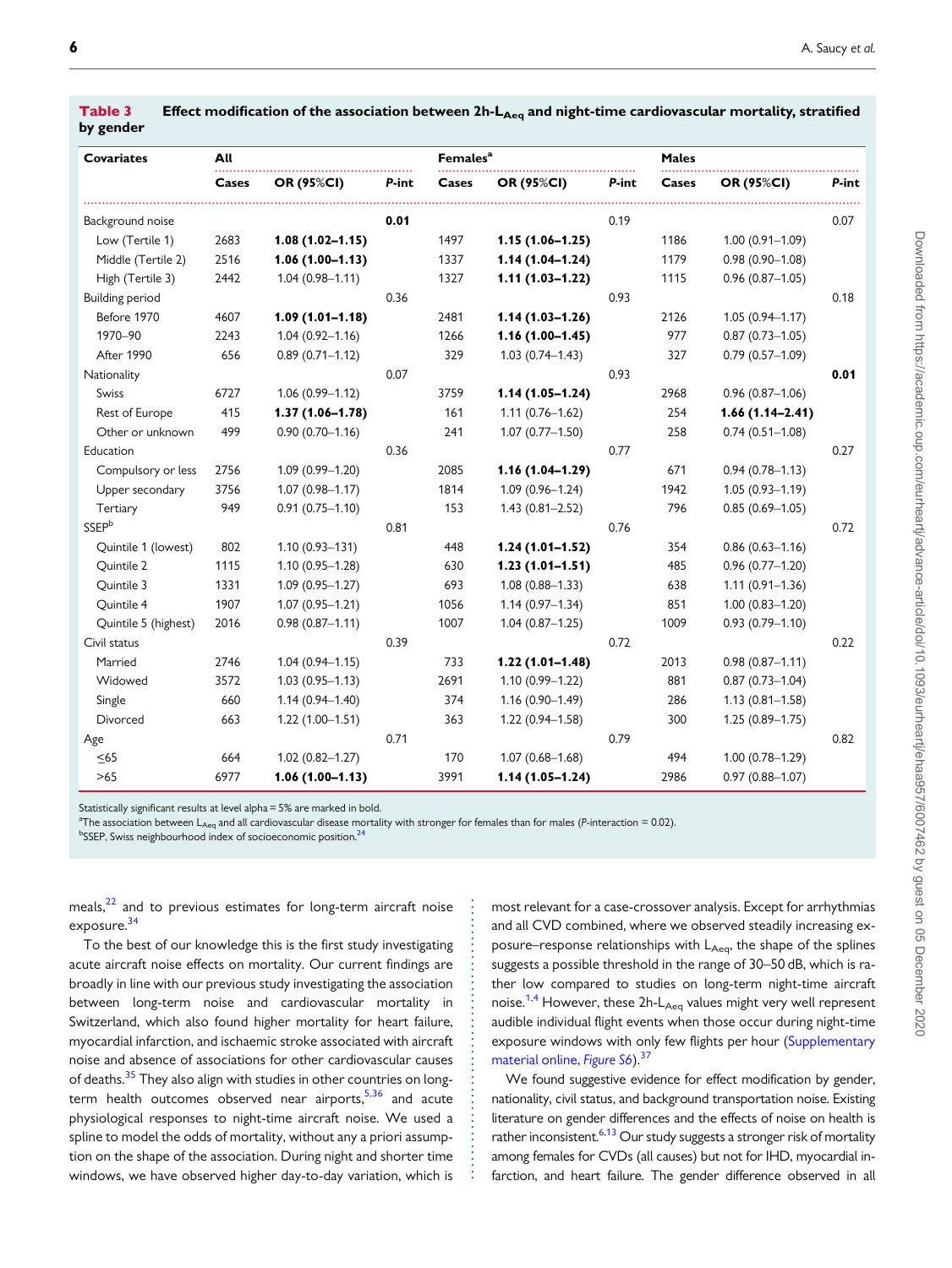

. . . . . . . . . . . . . . . . . . . . . . . . . . . . . . . . . . . . . . . . . . . . . . . . . . . . . . . . . . . . . . . . . . . . .

Figure 3 Odds of daytime mortality in relation to night-time  $L_{A_{eq}}$  (23:00–07:00) levels of the preceding night.

. causes of cardiovascular mortality is likely to be driven by a stronger association for arrhythmias, as well as a general older age at death among females. Pyko et al.<sup>6</sup> suggested that higher risk of mortality among females may be due to possible higher susceptibility to stress response, as shown in higher salivary cortisol in response to noise exposure. The association between aircraft noise and mortality was more pronounced in areas with little railway and road traffic background noise. Single flight events are indeed more likely to be perceived and to cause potential physiological response in a quiet environment as compared to a noisy environment with possible noise masking. We also observed higher effect size for people living in older buildings, where sound insulation is likely to be less efficient than in more recent constructions. This may explain part of the observed higher risk in people with lower socio-economic status usually living in less costly residential buildings. Our findings thus suggest that such social characteristics can affect the individual risk of mortality associated to aircraft noise exposure. Social inequities may therefore not only represent differences in environmental exposures levels as previously described $38$  but also affect the risk of mortality from environmental factors.

A particular strength of this study is the high precision aircraft noise modelling accounting for single, specific flight events, yielding individual aircraft noise exposure estimates with high spatial and

temporal accuracy for each death case. Nevertheless, some exposure misclassification is unavoidable, for instance due to inaccurate location (errors in the address history, residents not at home) or imprecision from the aircraft calculations (individual flights slightly deviating from the usual air routes). A strength of the case-crossover design is, however, that health risks are estimated based on the exposure difference between case and control events for the same person and the same location, thus minimizing bias from errors in exposure modelling. The choice of exposure time window can also be critical. In this study, we a priori considered a 2-h exposure window for nighttime deaths, as described for other triggers of cardiovascular mortality. $22$  We cannot exclude that the time between first symptoms onset and death might exceed this delay in some cases, especially for patients dying in hospital or patients living alone with possible imprecision in time of death. The proportion of deaths occurring at home vs. in hospital is unknown in our study population, but evidence from other countries suggests that this number is rather limited.<sup>39</sup> In both cases, misclassification is expected to be independent from exposure levels and health outcomes, resulting in an overall underestimation of the risk estimates.

Due to the night-time flight restriction in place at ZRH, the observed night-time aircraft noise levels were rather low. Further research should investigate if similar results can be reproduced in other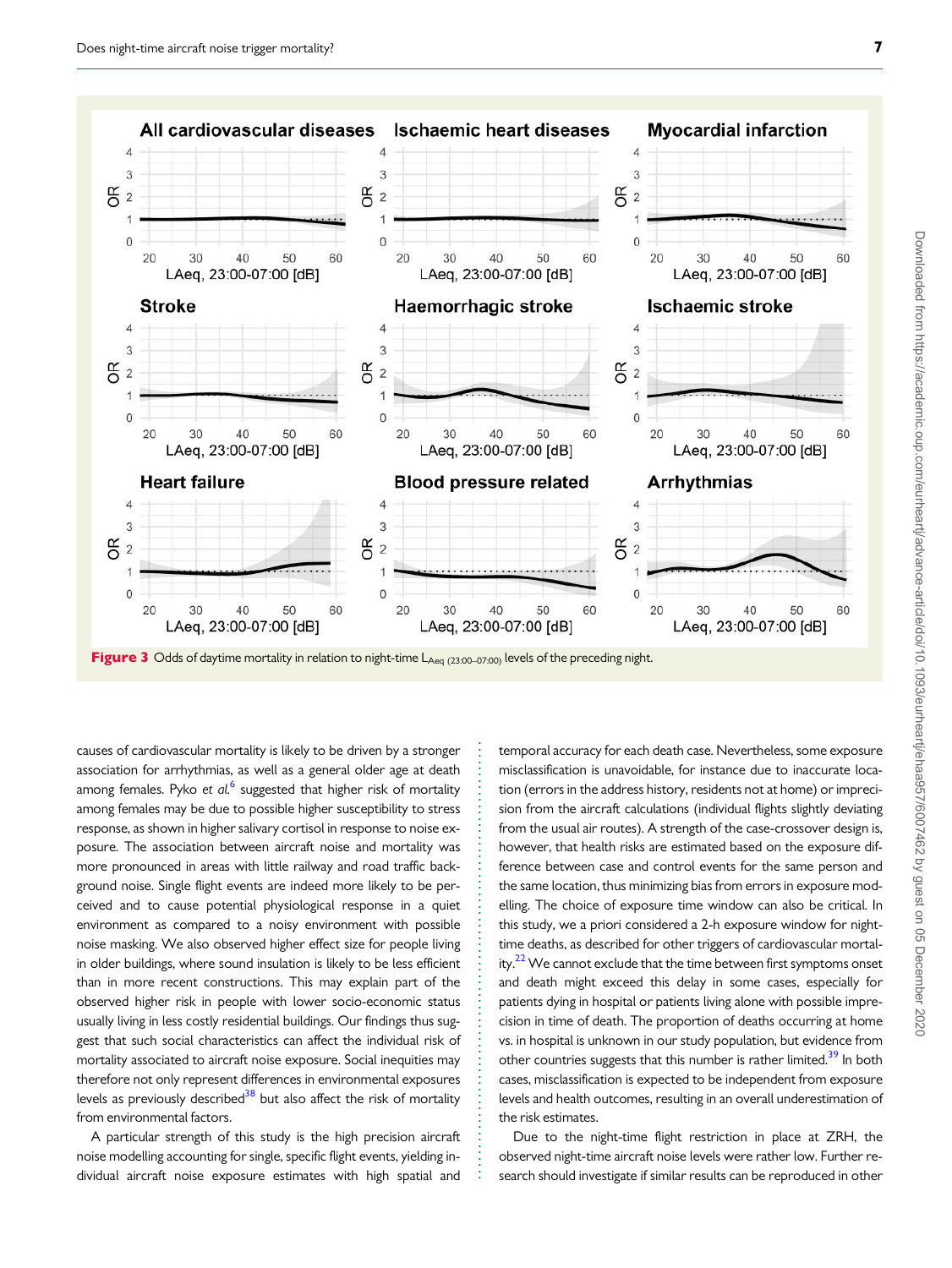. locations, also including higher night-time exposure levels and individual sleeping patterns whenever available. We found only weak indication that night-time aircraft noise exposure (i.e. mainly early morning exposure), might also affect mortality occurring the next day. This may indicate that acute physiological reaction from aircraft noise is restricted to a few hours and does not persist into the following day. Longer averaged exposure intervals are also less susceptible to show important day-to-day variations. Furthermore, we did not consider daytime noise exposure for the analysis of daytime deaths because we suspected substantial exposure misclassification when people are not at home during the day. Thus, future studies with appropriate design are needed to clarify whether aircraft noise during the day may also trigger cardiovascular deaths. Better understanding of the effects of noise characteristics and timing on health outcomes could have important implications on noise regulations, such as night-time road speed reduction or air traffic regulations.<sup>40</sup>

### **Conclusions**

Our findings suggest that night-time aircraft noise events may trigger cardiovascular deaths, which would explain 3% of all cases of death from cardiovascular cause in our population living in the vicinity of an international airport if this association was causal. Our study suggests that night-time aircraft noise exposure may be of particular importance in relation to IHD and heart failure, as also found for long-term exposures.

#### Data availability

The data underlying this article cannot be shared publicly due to the sensitivity of individual data used in the study. The data will be shared on reasonable request to the corresponding author.

### Supplementary material

Supplementary material is available at European Heart Journal online.

#### Acknowledgements

We thank the Swiss Federal Statistical Office for providing mortality and census data and for the support that made the Swiss National Cohort and this study possible. The members of the Swiss National Cohort Study Group are Matthias Egger, Adrian Spoerri, Marcel Zwahlen, Milo Puhan, Matthias Bopp, Martin Röösli, Michel Oris, and Murielle Bochud. Meteorological information was obtained from MeteoSwiss. Calculations were performed at sciCORE (http://scicore. unibas.ch/) scientific computing centre at the University of Basel. We thank Martin Bissegger of Zürich Airport for the permission to use the lists of movements and aircraft noise exposure data and Christian Schindler for his insights on statistical methods.

#### Funding

This work was supported by the Swiss National Science Foundation (grant no. 324730\_173330).

Conflict of interest: The authors declare no conflict of interest. All authors report grants from Swiss National Science Fundation, during the conduct of the study. J.-M.W. and B.S. declare doing calculations for and providing maps to Zürich Airport, outside the submitted work.

#### **References**

- 1. European Environment Agency (EEA). Environmental Noise in Europe (2020). EEA, Copenhagen, Denmark; 2020.
- 2. WHO, Regional Office for Europe. Environmental Noise Guidelines for the European Region. Copenhagen, Denmark: World Health Organization; 2018.
- 3. Van Kempen E, Casas M, Pershagen G, Foraster M. WHO environmental noise guidelines for the European Region: a systematic review on environmental noise and cardiovascular and metabolic effects: a summary. Int | Environ Res Public Health 2018;15:379.
- 4. Vienneau D, Eze IC, Probst-Hensch N, Röösli M. Association between transportation noise and cardio-metabolic diseases: an update of the WHO metaanalysis. 2019.
- 5. Weihofen VM, Hegewald J, Euler U, Schlattmann P, Zeeb H, Seidler A. Aircraft noise and the risk of stroke: a systematic review and meta-analysis. Dtsch Arztebl Int 2019;116:237–244.
- 6. Pyko A, Andersson N, Eriksson C, de Faire U, Lind T, Mitkovskaya N, Ögren M, Östenson C-G, Pedersen NL, Rizzuto D, Wallas AK, Pershagen G. Long-term transportation noise exposure and incidence of ischaemic heart disease and stroke: a cohort study. Occup Environ Med 2019;76:201–207.
- 7. Dimakopoulou K, Koutentakis K, Papageorgiou I, Kasdagli MI, Haralabidis AS, Sourtzi P, Samoli E, Houthuijs D, Swart W, Hansell AL, Katsouyanni K. Is aircraft noise exposure associated with cardiovascular disease and hypertension? Results from a cohort study in Athens, Greece. Occup Environ Med 2017:74:830-837.
- 8. Héritier H, Vienneau D, Foraster M, Eze IC, Schaffner E, de Hoogh K, Thiesse L, Rudzik F, Habermacher M, Köpfli M, Pieren R, Brink M, Cajochen C, Wunderli JM, Probst-Hensch N, Röösli M. A systematic analysis of mutual effects of transportation noise and air pollution exposure on myocardial infarction mortality: a nationwide cohort study in Switzerland. Eur Heart J 2019;40:598–603.
- 9. Seidler A, Wagner M, Schubert M, Dröge P, Römer K, Pons-Kühnemann J, Swart E, Zeeb H, Hegewald J. Aircraft, road and railway traffic noise as risk factors for heart failure and hypertensive heart disease—a case-control study based on secondary data. Int | Hyg Environ Health 2016;219:749-758.
- 10. Münzel T, Kröller-Schön S, Oelze M, Gori T, Schmidt FP, Steven S, Hahad O, Röösli M, Wunderli J-M, Daiber A, Sørensen M. Adverse cardiovascular effects of traffic noise with a focus on nighttime noise and the new WHO noise guidelines. Annu Rev Public Health 2020;41:309–328.
- 11. Héritier H, Vienneau D, Foraster M, Eze IC, Schaffner E, Thiesse L, Ruzdik F, Habermacher M, Köpfli M, Pieren R, Schmidt-Trucksäss A, Brink M, Cajochen C, Wunderli JM, Probst-Hensch N, Röösli M. Diurnal variability of transportation noise exposure and cardiovascular mortality: a nationwide cohort study from Switzerland. Int J Hyg Environ Health 2018;221:556-563.
- 12. Jarup L, Babisch W, Houthuijs D, Pershagen G, Katsouyanni K, Cadum E, Dudley M-L, Savigny P, Seiffert I, Swart W, Breugelmans O, Bluhm G, Selander J, Haralabidis A, Dimakopoulou K, Sourtzi P, Velonakis M, Vigna-Taglianti F. Hypertension and exposure to noise near airports: the HYENA study. Environ Health Perspect 2008;116:329–333.
- 13. Vienneau D, Schindler C, Perez L, Probst-Hensch N, Röösli M, The relationship between transportation noise exposure and ischemic heart disease: a meta-analysis. Environ Res 2015;138:372–380.
- 14. Schmidt FP, Basner M, Kroger G, Weck S, Schnorbus B, Muttray A, Sariyar M, Binder H, Gori T, Warnholtz A, Munzel T. Effect of nighttime aircraft noise exposure on endothelial function and stress hormone release in healthy adults. Eur Heart | 2013;34:3508-314a.
- 15. Haralabidis AS, Dimakopoulou K, Vigna-Taglianti F, Giampaolo M, Borgini A, Dudley ML, Pershagen G, Bluhm G, Houthuijs D, Babisch W, Velonakis M, Katsouyanni K, Jarup L, Consortium H; for the HYENA Consortium. Acute effects of night-time noise exposure on blood pressure in populations living near airports. Eur Heart | 2008;29:658-664.
- 16. Munzel T, Gori T, Babisch W, Basner M.Cardiovascular effects of environmental noise exposure. Eur Heart J 2014;35:829-836.
- 17. Röösli M, Brink M, Rudzik F, Cajochen C, Ragettli MS, Flückiger B, Pieren R, Vienneau D, Wunderli J-M. Associations of various nighttime noise exposure indicators with objective sleep efficiency and self-reported sleep quality: a field study. Int J Environ Res Public Health 2019;16:3790.
- 18. Basner M, Müller U, Elmenhorst E-M, Kluge G, Griefahn B. Aircraft noise effects on sleep: a systematic comparison of EEG awakenings and automatically detected cardiac activations. Physiol Meas 2008;29:1089–1103.
- 19. Janes H, Sheppard L, Lumley T. Case-crossover analyses of air pollution exposure data: referent selection strategies and their implications for bias. Epidemiology 2005;16:717–726.
- 20. Maclure M, Mittleman MA. Should we use a case-crossover design? Annu Rev Public Health 2000;21:193–221.
- 21. Carracedo-Martínez E, Taracido M, Tobias A, Saez M, Figueiras A. Case-crossover analysis of air pollution health effects: a systematic review of methodology and application. Environ Health Perspect 2010;118:1173–1182.

. . . . . . . . . . . . . . . . . . . . . . . . . . . . . . . . . . . . . . . . . . . . . . . . . . . . . . . . . . . . . . . . . . . . . . . . . . . . . . . . . . . . . . . . . . . . . . . . . . . . . . . . . . . . . . . . . . . . . . . . . . . . . . . . . . . . . . . . . . . . . . . . . . . . . . . . . . . . . . . . . . . . . . . . . . . .